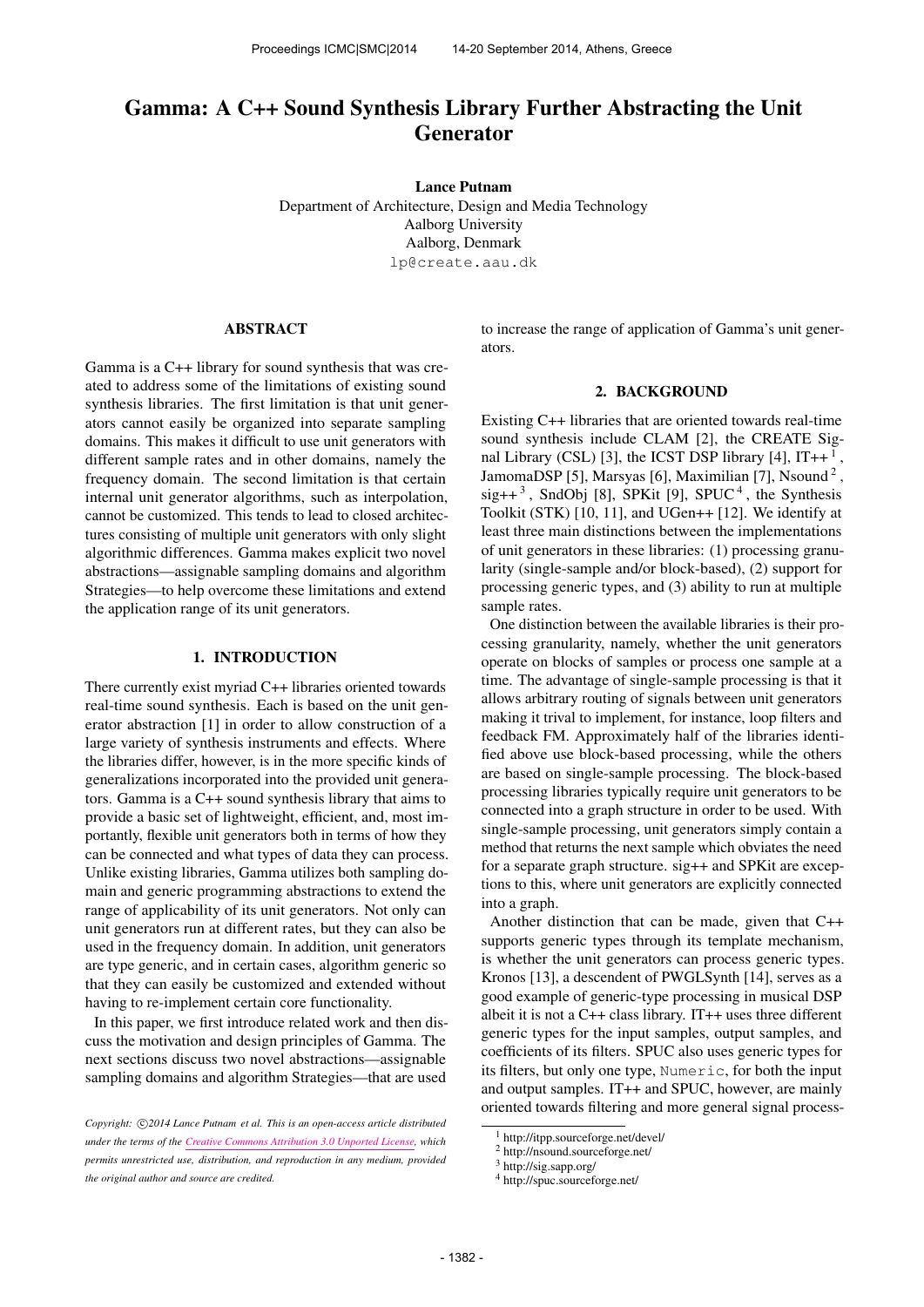ing tasks rather than (musical) sound synthesis. Mozzi<sup>5</sup> uses generic sample types for several of its unit generators, however, most are specialized for integer types. While several libraries allow generic sample types, none of them permit generic *algorithms* for customizing the unit generators. What is typically seen are suffixes added to unit generator names to designate different behaviors, such as different interpolation policies. Csound/SndObj and Supercollider/UGen++, for example, take this approach.

Synthesis libraries need to have a mechanism for keeping unit generators synchronized with a sampling domain. Synchronization typically occurs according to either: (1) a pull model whereby unit generators simply read a sample rate variable whenever control parameters are updated or (2) a push model whereby unit generators are notified of a change in sample rate. While the pull model is simpler to implement, the push model lends itself better to optimizations involving pre-computing certain intermediate variables, such as phase increment factors. In addition to the push or pull approach, the sample rate is typically either defined globally to be used by all unit generators or defined locally within each unit generator. Defining the sample rate locally permits unit generators to run at multiple sample rates. Maximilian and Ugen++ unit generators read a global sampling rate variable to stay synchronized. This has the advantage of simplicity, but does not allow unit generators to run with multiple sample rates. CSL, NSound, and Marsyas allow the sample rate to be specified locally for each unit generator, thus allowing multiple sample rates. However, the unit generator sample rates must be synchronized manually. In JamomaDSP, sig++, SndObj and STK, the unit generator base classes have a virtual method permitting specific tasks to be executed by unit generators when the sampling rate changes. STK also allows unit generators to ignore notifications of a change in the global sampling rate so they can be used in a multi-rate context.

## 3. LIBRARY DESIGN

The purpose of this section is to introduce some of the motivation and design decisions underlying Gamma. Since the purpose of this paper is not to introduce the library in detail, it is recommendation that interested readers peruse the available documentation on the Gamma homepage<sup>6</sup>.

## 3.1 Design Motivations

The overall goal of Gamma is to provide an easy-to-use library for constructing complex, yet efficient synthesis instruments and effects that can run on a wide variety of platforms. This goal implies a design that

- 1. has a standard set of unit generators (oscillators, noise, sample player, envelopes, filters, and variable delays),
- 2. has a short-time Fourier transform (STFT),
- 3. performs single-sample processing,
- 4. supports generic types, and
- 5. strives for low per-object memory and CPU consumption.

C++ was desired largely for its zero-overhead rule of "what you don't use, you don't pay for" [15] and for its templates which support generic programming. Generic typing is especially useful for signal processing as many processing algorithms are, at their core, simply algebraic formulations. Single-sample processing was preferred over block-based processing as it makes the least assumptions about how unit generators should be used and keeps control parameter and processing updates separate. Low memory/CPU consumption has obvious performance benefits, but is also seen as an important component of scalability. A well-made library should run efficiently on as many platforms as possible, especially those with limited resources.

At the moment, there are no other sound synthesis libraries satisfying all of these design requirements. The Synthesis Toolkit [10, 11] comes close, but lacks an STFT class and does not support generic types.

## 3.2 Unit Generators

Unit generators in Gamma are divided into *generators* and *filters*. Generators produce a sequence of samples and filters transform an input sample into an output sample. The basic generators and filters are listed and described in Fig. 1 and Fig. 2, respectively.

Unit generators are implemented as function objects [16]. Function objects are essentially objects with an overloaded function call operator that performs the object's main action. The main action for unit generators is simply to process the next sample. Generators overload the nullary function call operator while filters overload the unary function call operator. For example, the next output of a generator gen is obtained by calling gen() and the next output of a filter flt is obtained by calling  $f$ lt (x) where x is the input.

## 4. PROCESSING ABSTRACTIONS

Gamma provides two primary abstractions that greatly extend the range of application of its provided unit generators. The first of these is the use of generics for unit generator sample and parameter types and processing algorithms. The second abstraction is assignable sampling domains where unit generators can operate under arbitrarily defined onedimensional sampling domains.

#### 4.1 Generic Types

Generic types are used to increase the versatility of generators and filters without needing to change their underlying algorithm. Gamma uses C++ templates to allow concrete classes to be made according to generic types. The advantage of this approach over, for example, macros or typedefs, is that the library can easily accommodate different sample types in application code without needing to resort to multiple explicit compilations. This makes it easy to define

<sup>5</sup> http://sensorium.github.com/Mozzi/

<sup>6</sup> http://www.mat.ucsb.edu/gamma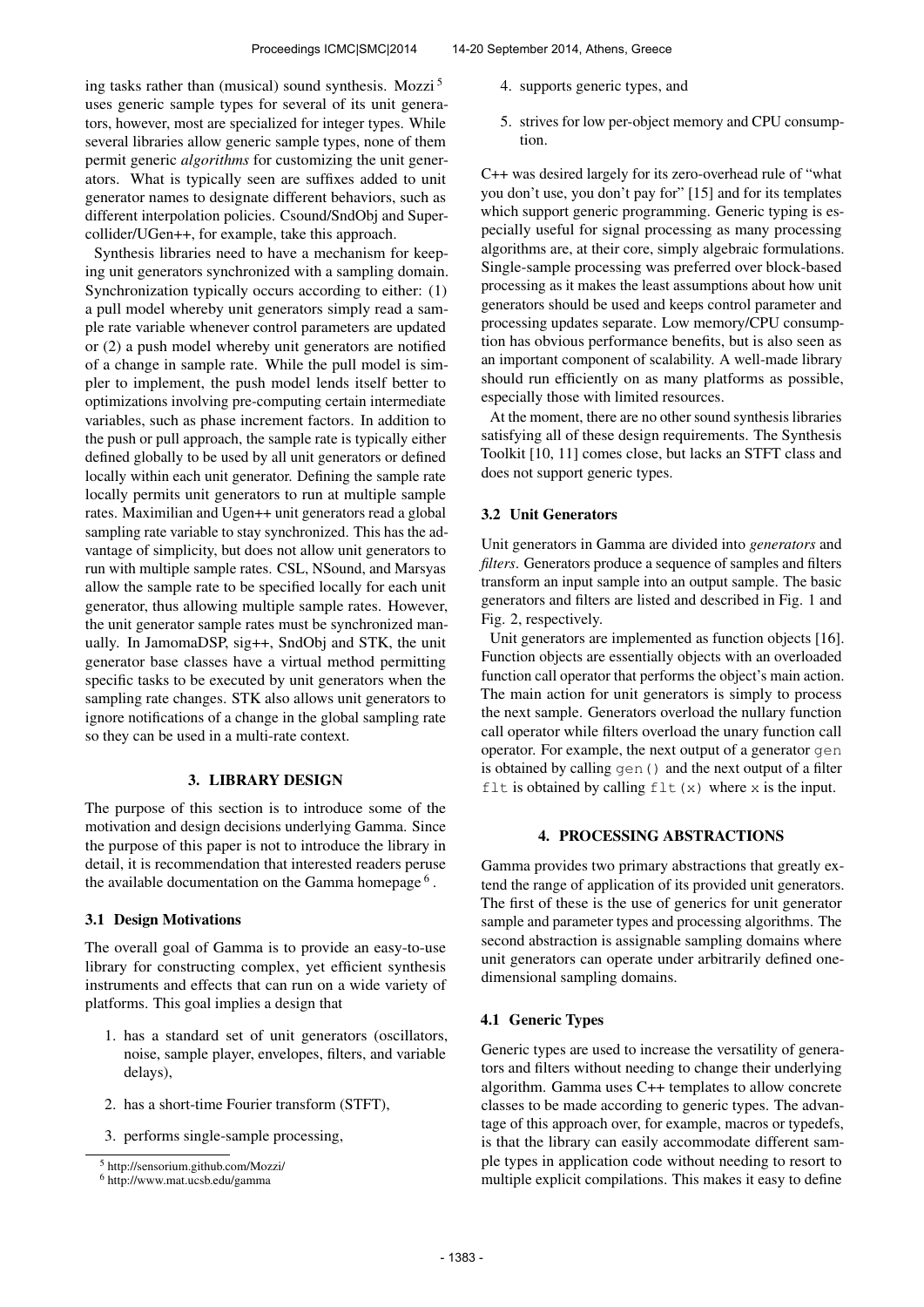Proceedings ICMC|SMC|2014 14-20 September 2014, Athens, Greece

| Accum        | Phase accumulator/timer        |
|--------------|--------------------------------|
| Osc          | Wavetable oscillator           |
| LFO          | Non-band-limited oscillator    |
| Sine         | Sine wave                      |
| SineR(s)     | Sine resonance (bank)          |
| SineD(s)     | Damped sine resonance (bank)   |
| CSine        | (Damped) complex sinusoid      |
| DSF          | Discrete summation formula     |
| Impulse      | Band-limited impulse train     |
| Saw          | Band-limited saw wave          |
| Square       | Band-limited square wave       |
| SamplePlayer | Sample/sound file player       |
| NoiseWhite   | White noise                    |
| NoisePink    | Pink noise                     |
| NoiseBrown   | Brown noise                    |
| Env          | N-segment exponential envelope |
| Decay        | Exponential decay              |
| Seg          | Interpolated segment           |

Figure 1. Generator classes.

processors having different precision within the same application. For example, single- and double-precision one-pole filters can be declared as:

| OnePole <float> opf;<br/>OnePole<double> opd;</double></float> |
|----------------------------------------------------------------|
|----------------------------------------------------------------|

Beyond permitting different precision types, unit generators can also operate on non-scalar types, such as complex numbers and vectors. For example, it is often necessary to apply the same filter to a stereo signal. Ideally, only one set of filter coefficients should be used to save memory and eliminate duplicate effort in computing the coefficients from parametric controls. A one-pole filter that processes a 2-vector using the provided n-vector class, Vec, is declared as:

OnePole<Vec<2,float> > op2;

For convenience, Gamma provides 2-vector float2 and double2 types, so the previous example can be written

```
OnePole<float2> op2;
```
#### 4.2 Strategies

One can broaden the scope of generics beyond types to also include algorithms. In the parlance of design patterns, a *Strategy* is an object that represents an algorithm [17]. Strategies are light-weight function objects, typically having little or no data, that conform to an identical interface,

| OnePole    | 1-pole filter              |
|------------|----------------------------|
| AllPass1   | 1st-order allpass          |
| AllPass2   | 2nd-order allpass          |
| Biquad     | 2-pole, 2-zero filter      |
| Notch      | 2-zero notch               |
| Reson      | 2-pole resonator           |
| BlockDC    | DC blocker                 |
| Integrator | Leaky integrator           |
| DelayShift | Fixed n-sample delay       |
| Delay      | Variable length delay      |
| Comb       | Comb filter/feedback delay |
| Multitap   | Multitap delay             |
| Hilbert    | Hilbert transformer        |

Figure 2. Filter classes.

yet behave differently. Strategies permit certain behaviors of a class to be swapped out or customized without having to define a new class.

In Gamma, Strategies are employed for two main purposes—to reduce the number of base unit generator types and to permit unit generators to be extended more easily than by subclassing. For example, Listing 1 shows how Strategies are used to declare different types of a wavetable oscillator class. The Strategies used in Gamma are compiletime rather than run-time so that they can be efficiently inlined. Two main Strategies are utilized—interpolation and phase increment.

| // Oscillator with truncating interpolation<br>Osc <float, ipl::trunc,="" phsinc::loop=""></float,>                     |
|-------------------------------------------------------------------------------------------------------------------------|
| // Oscillator with linear interpolation<br>Osc <float, ipl::linear,="" phsinc::loop=""></float,>                        |
| // One-shot with linear interpolation<br>Osc <float, ipl::linear,="" phsinc::oneshot=""></float,>                       |
| // Ping-pong oscillator with cubic<br>interpolation<br>Osc <float, cubic,="" ipl::="" phsinc::="" pingpong=""></float,> |

Listing 1. Different oscillator types based on combinations of interpolation and phase increment Strategies.

Interpolation Strategies are used to specify the interpolation method used in delay lines, table-based oscillators, and envelope segments. Two types of interpolation Strategies are present in Gamma: random-access and sequence. Random-access interpolation Strategies are used for interpolating values at arbitrary positions along an array. Sequence interpolation Strategies are for interpolating a stream of sample points.

The currently provided random-access interpolation Strategies are Trunc, Round, Linear, Cubic, and AllPass. The Switchable Strategy allows switching between any of the aforementioned interpolation types at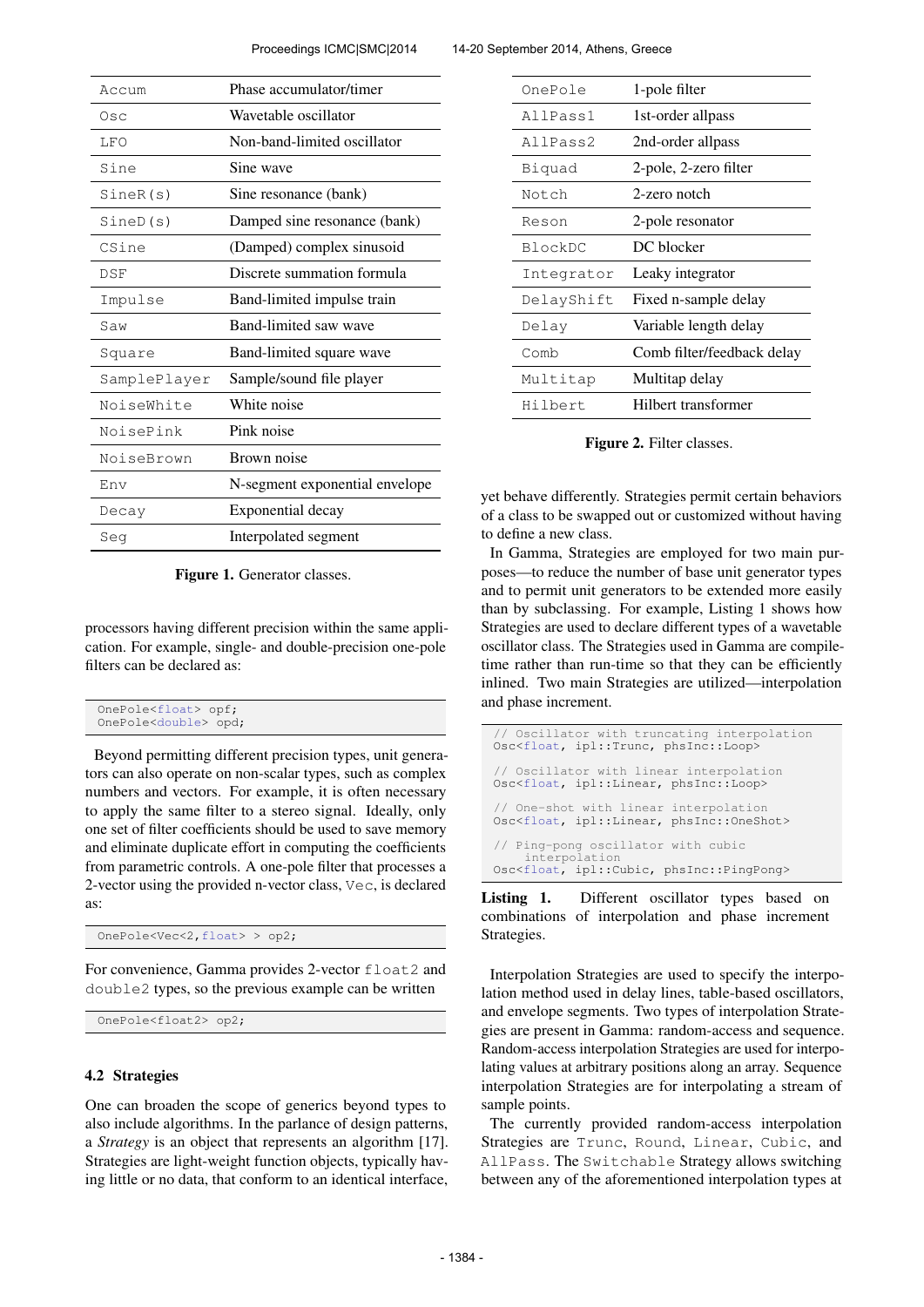```
namespace ipl{
// Truncating interpolation strategy
template <class T>
class Trunc{
public:
    T operator()(
         const T * src, int size,
         int iInt, double iFrac) const
     {
         return src[iInt];
     }
};
// Linear interpolation strategy
template <class T>
class Linear{
public:
    T operator()(<br>const T *
                  \hat{t} * src, int size,
         int iInt, double iFrac) const
     {
         return src[iInt] +
              (src[(iInt+1)%size] -
              src[iInt])*iFrac;
     }
};
}
// Wavetable with interpolation strategy
template <int N, class T, class InterpStrat>
class Wavetable{
public:
    T read(double index) const {
         unsigned i = int(inted);<br>double f = index - i;return mInterpStrat(mTable,N, i,f);
    }
private:
    T mTable[N];
    InterpStrat<T> mInterpStrat;
};
// Declare table w/ linear interpolation
Wavetable<1024,float, ipl::Linear> tableL;
// Declare table w/ truncating interpolation
Wavetable<1024,float, ipl::Trunc> tableT;
```
Listing 2. Example interpolation Strategy class definitions and usage with a Wavetable class.

run-time. Listing 2 gives example class definitions for truncating and linear interpolation Strategies and their usage with a Wavetable class. Each interpolation Strategy shares the same function operator prototype to access an array. (In practice, there could be many such function operators for specific types of array access.) The Wavetable class takes an interpolation Strategy as a template parameter and then creates a member of that type. In Wavetable:: read, the interpolation Strategy's overloaded function operator is called to compute the interpolated value.

Sequence interpolation Strategies maintain a small FIFO buffer of samples from which an interpolated value can be computed using a specific interpolation method. At the moment, Trunc, Linear, Cubic, and Cosine sequence interpolation Strategies are provided. For example, the Linear sequence interpolation Strategy operates as follows:

| iplSeq::Linear lerp; |                                               |
|----------------------|-----------------------------------------------|
| lerp.push(0);        |                                               |
|                      | lerp.push(20); $//$ sample points are $0, 20$ |
| $lerp(0.5)$ ;        | // returns 10                                 |
| $lerp(0.1)$ ;        | // returns 2                                  |
|                      | lerp.push(40); $//$ sample points are 20, 40  |
| $lerp(0.5)$ ;        | // returns 30                                 |

The Seg unit generator utilizes a sequence interpolation Strategy to create an envelope between two sample points. The basic operation of Seg is to interpolate between two values over some specified length and then hold the end value indefinitely. In this way, it can be used to smooth low sample rate synchronous or asynchronous signals. Another mode of operation allows periodic generation of segments in a process similar to upsampling. This is accomplished through an overloaded function call operator that takes a function object as an argument. Whenever the end of the segment is reached, it requests the passed-in function object to generate its next sample, pushes this onto the segment's internal FIFO buffer, and starts the segment over. This effectively starts a new segment that is piece-wise continuous with the old one. Perhaps one of the most useful applications of this mode of operation is producing low-frequency signals from stochastic, non-linear, or other sequence generators. Listing 3 demonstrates how the NoisePink and Seg unit generators can be used together to create lowfrequency, cubic-interpolated pink noise.

```
SETUP
// Pink noise generator
NoisePink<> noise;
// Interpolated segment running at 10 Hz
Seg<float, iplSeq::Cubic> seg(1./10);
void audioCallback(...){
    for(int i=0; i<br/>blockSize; i++){
        float s = seg(noise);
    }
}
```
Listing 3. Low-frequency, cubic-interpolated pink noise built from the NoisePink and Seg unit generators.

In the example above, the noise object (not a noise sample) is passed as an argument to the segment's function operator in the sample loop. The segment's function operator will generate the noise's next sample and update the segment endpoints on the condition that the end of the segment has been reached. Otherwise, the next interpolated sample between the existing endpoints is returned.

Phase increment Strategies include Loop, OneShot, NShot, PingPong, and Rhythm (Fig. 3). Loop repeatedly cycles the phase, like a typical phase accumulator driving an oscillator. OneShot cycles the phase once and then holds its end value. In this way, it can be used for one-shot playback, such as with sample playback and table-based envelopes. PingPong is a bidirectional loop that alternates the phase forward and backward. NShot and Rhythm are slightly more complex Strategies that permit specific kinds of phase patterns. NShot is like OneShot, except cycles the phase a specified number of times. Rhythm repeatedly cycles or holds the phase for one period according to a binary pattern of up to 32 bits. If the bit is 1, then the phase wraps. If the bit is 0, then the phase holds its position for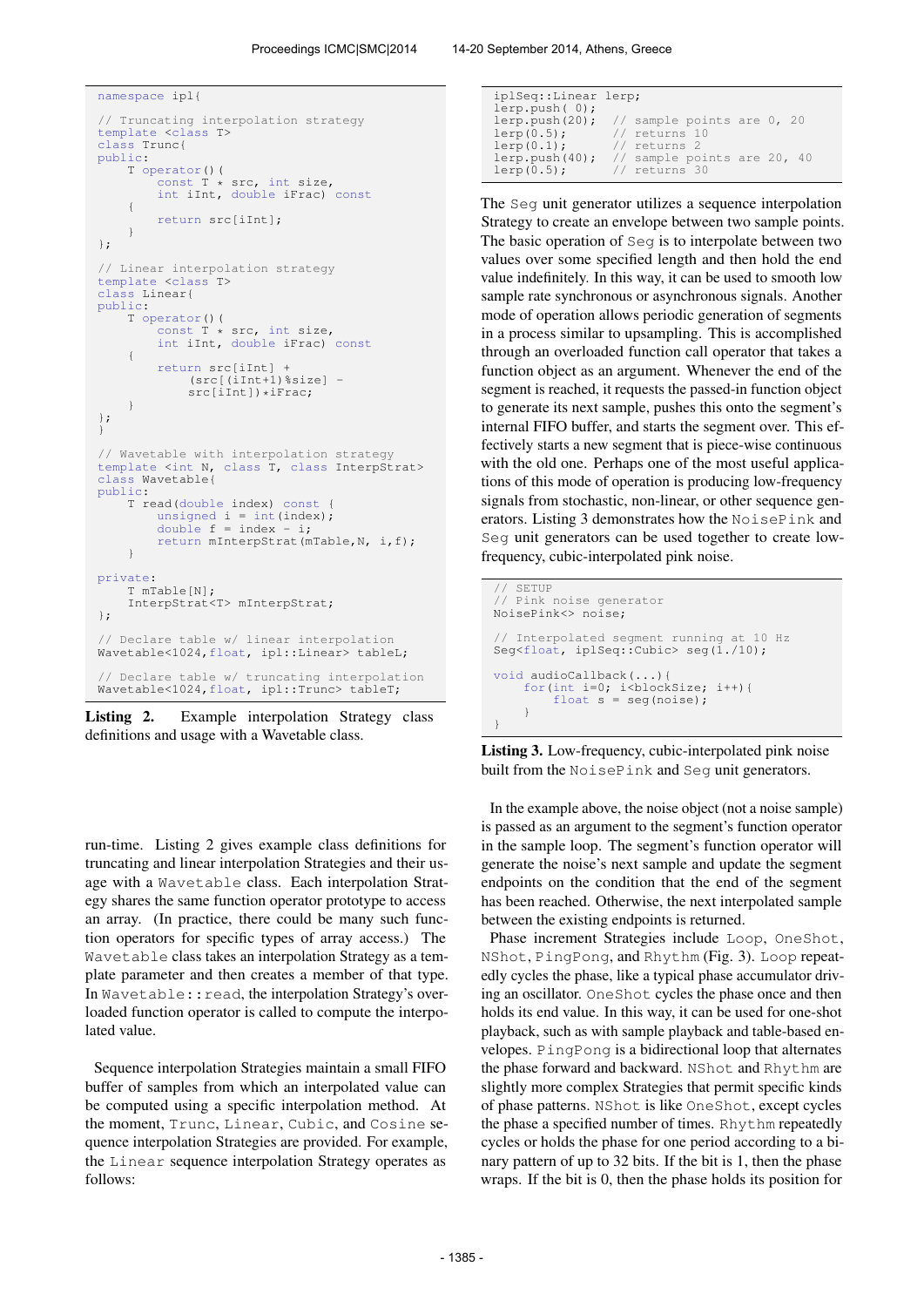one period.



Figure 3. Phase increment Strategies. The dashed lines indicate the Strategy's long-term (repeating) pattern. The Rhythm Strategy has the pattern string "/.//".

Rhythm allows complex rhythmic patterns to be produced at both audio and sub-audio rates, as with pulsar synthesis using burst masking [18]. Rhythm patterns can be specified using a 32-bit unsigned integer where the most significant bit is the start of the pattern or as a C-style character string. Character strings follow the convention of '.' indicating off and '/' indicating on in a similar fashion to GROOVE [19]. For example, we can use Rhythm to apply a rhythmic envelope to an oscillator (Listing 4).

```
// SETUP
Osc<> src(400);
LFO<phsInc::Rhythm> env(8);
env.phsInc().pattern("/../../.");
void audioCallback(...){
     for(int i=0; i<br/> i<br/>blockSize; i++){<br>
float s = src() * env.downU();
     }
}
```
Listing 4. Using the Rhythm Strategy to apply a rhythmic envelope to an oscillator source.

#### 4.3 Assignable Sampling Domains

Perhaps the most novel abstraction of Gamma is *assignable sampling domains*, a way to dynamically assign unit generators to a particular sampling domain. The original motivation behind this design was to make it easy to run unit generators in both the time domain and frequency domain. Of course, it also allows unit generators to be configured to run at various rates, such as audio or block rate or some windowed analysis rate.

The abstraction utilizes an Observer pattern [17] so that groups of unit generators can be notified whenever their associated sampling interval changes. There are two main classes involved with assignable sampling domains, Domain and DomainObserver, which are the subject and observer, respectively, of the Observer pattern. By default, all unit generators inherit from DomainObserver. A DomainObserver attaches itself to a Domain so that it is notified whenever the sampling interval changes. The overloaded << operator is used

to attach a DomainObserver to a Domain. The following illustrates this

```
DomainObserver obs;
Domain dom;
dom << obs;
```
It is possible to instantiate more than one Domain so that multiple sampling intervals can be used within a single system. DomainObservers can attach to any Domain, but always have exactly one Domain.

Most of the time, unit generators will only need to observe a single sampling rate. For convenience, a default Domain called master is supplied. All DomainObservers are automatically attached to master when constructed. The master domain is initialized with a sample rate/interval of 1. To set it to a specific sample rate, say 44.1 kHz, one calls

Domain::master().spu(44100);

where spu stands for samples per unit. A slightly more complex situation involves unit generators running at both sample and control rate. For this, an additional control-rate domain can be utilized. Listing 5 illustrates how one could implement a vibrato effect operating at block rate.

```
// SETUP
Domain::master().spu(44100.);
Domain blockDomain(44100./blockSize);
Sine\leftarrow mod(5);
Sine<> car;
  Attach modulator to block domain
blockDomain << mod;
void audioCallback(...){
    car.freq(mod() * 5 + 440);
    // SAMPLE LOOP
    for(int i=0; i<br/>blockSize; i++){
         float s = car();
    }
}
```
Listing 5. Control-rate vibrato implemented using a block-rate time domain.

A perhaps more interesting use of assignable domains is configuring unit generators to operate in frequency domain. For example, an oscillator or a break-point envelope can be used as a magnitude envelope. Listing 6 demonstrates how one can create a barber-pole combing effect using an STFT and two sine oscillators.

All unit generators have as their last template parameter a domain class which is inherited by the unit generator. The default domain class is DomainObserver. A special type of domain, Domain1, can be used for unit generators that function entirely with normalized frequencies in the interval  $[0, 1]$ . Domain1 has the advantage that it does not consume memory or need to do unit conversions since both its sampling frequency and sampling interval are fixed at 1. This is also especially useful for composite objects where unit conversions from a particular domain may only need to be done once by the composing object.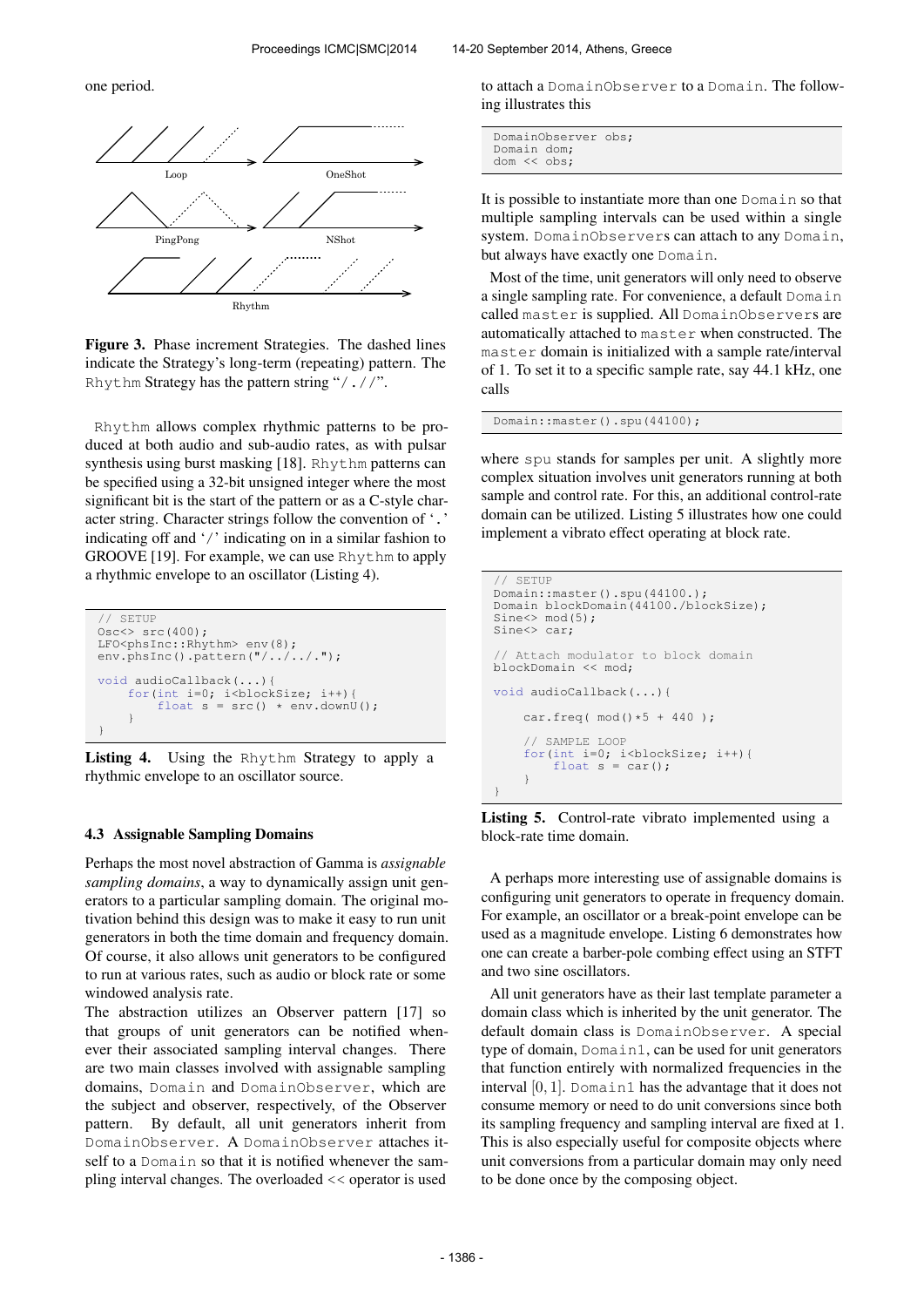```
SETUP
Domain::master().spu(44100.);
STFT stft;
Sine \gg env(1/100.);Sine<> envPhase(1):
stft.domainFreq() << env;
stft.domainHop() << envPhase;
void audioCallback(...){
     // TIME SAMPLE LOOP
    for(int i=0; i<br/>blockSize; i++){
         float s = ...; // current sample
         // Check if next spectral frame is
              ready...
         if(stft(s)){
             env.phase(envPhase()*0.5 + 0.5);
              int \bar{N} = \text{stft.numBins}();
              // FREQUENCY SAMPLE LOOP
              for(int k=0; k<N; ++k){<br>stft.bin(k) *= env();
              }
         }
         // Resynthesis
         s = \text{stft}();
    }
}
```
Listing 6. Barber-pole combing effect using hop- and frequency-domain oscillators.

## 5. CONCLUSION

Gamma attempts to maximize the flexibility of its supplied unit generators by utilizing single-sample processing, generic types and algorithms, and assignable sampling domains. Single-sample processing has proven to be very flexible and efficient if one is satisfied with static unit generator graphs. Generic types and algorithms add more complexity to the library, but it seems to be a reasonable trade-off as they bring a whole new dimension of code reuse and extensibility, which are generally considered good. Assignable sampling domains make it easy to manage unit generators running at different rates. By allowing standard unit generators such as oscillators and envelopes to operate in the frequency domain many possibilities for new and exotic effects emerge. It remains to be seen if LCCD filters, such as biquads, have any meaningful applications in the frequency domain. One unique attribute of the frequency-domain is that it is non-causal, unlike the time-domain, and thus IIR filters can be made linear phase through bidirectional filtering. Instead of filtering across frequency, one could filter the temporal trajectories of individual bin magnitudes to produce spectral blurring and other effects. This would require filters to efficiently handle arrays as sample types, something not handled in Gamma at the moment.

## 6. REFERENCES

- [1] M. Mathews, *The Technology of Computer Music*. Boston: The M.I.T. Press, 1969.
- [2] X. Amatriain, "An object-oriented metamodel for dig-

Barcelona, Spain, 2005.

- [3] S. Pope, X. Amatriain, L. Putnam, J. Castellanos, and R. Avery, "Metamodels and design patterns in CSL4," in *Proceedings of the 2006 International Computer Music Conference*, 2006.
- [4] S. Papetti, "The icst dsp library: A versatile and efficient toolset for audio processing and analysis applications," in *Proceedings of the 9th Sound and Music Computing Conference*, 2012, pp. 535–540.
- [5] T. Place, T. Lossius, and N. Peters, "A flexible and dynamic c++ framework and library for digital audio signal processing," in *Proceedings of the 2010 International Computer Music Conference*, 2010, pp. 157–164.
- [6] S. Bray and G. Tzanetakis, "Implicit patching for dataflow-based audio analysis and synthesis," in *Proceedings of the 2005 International Computer Music Conference*, 2005.
- [7] M. Grierson, "Maximilian: A cross platform c++ audio synthesis library for artists learning to program," in *Proceedings of the International Computer Music Conference*, New York, 2010.
- [8] V. Lazzarini, "Sound processing with the SndObj library: An overview," in *Proceedings of the COST G-6 Conference on Digital Audio Effects (DAFX-01)*, 2001.
- [9] K. Lassfolk, "Sound processing kit: An object-oriented signal processing framework," in *Proceedings of the 1999 International Computer Music Conference*, 1999, pp. 422–424.
- [10] P. R. Cook and G. P. Scavone, "The synthesis toolkit (STK)," in *Proceedings of the 1999 International Computer Music Conference*, 1999.
- [11] G. P. Scavone and P. R. Cook, "RtMidi, RtAudio, and a Synthesis Toolkit (STK) update," in *Proceedings of the 2005 International Computer Music Conference*, 2005.
- [12] M. Robinson, "Ugen++ —an audio library: Teaching game audio design and programming," in *Proceedings of the AES 41st Conference Audio for Games*, London, UK, 2011.
- [13] V. Norilo, "Introducing kronos: A novel approach to signal processing languages," in *Proceedings of the Linux Audio Conference*, 2011, pp. 9–16.
- [14] M. Laurson, M. Kuuskankare, and V. Norilo, "An overview of pwgl, a visual programming environment for music," *Computer Music Journal*, vol. 33, no. 1, 2009.
- [15] B. Stroustrup, "Evolving a language in and for the real world: C++ 1991-2006," in *Proceedings of the Third ACM SIGPLAN Conference on History of Programming Languages*, 2007.